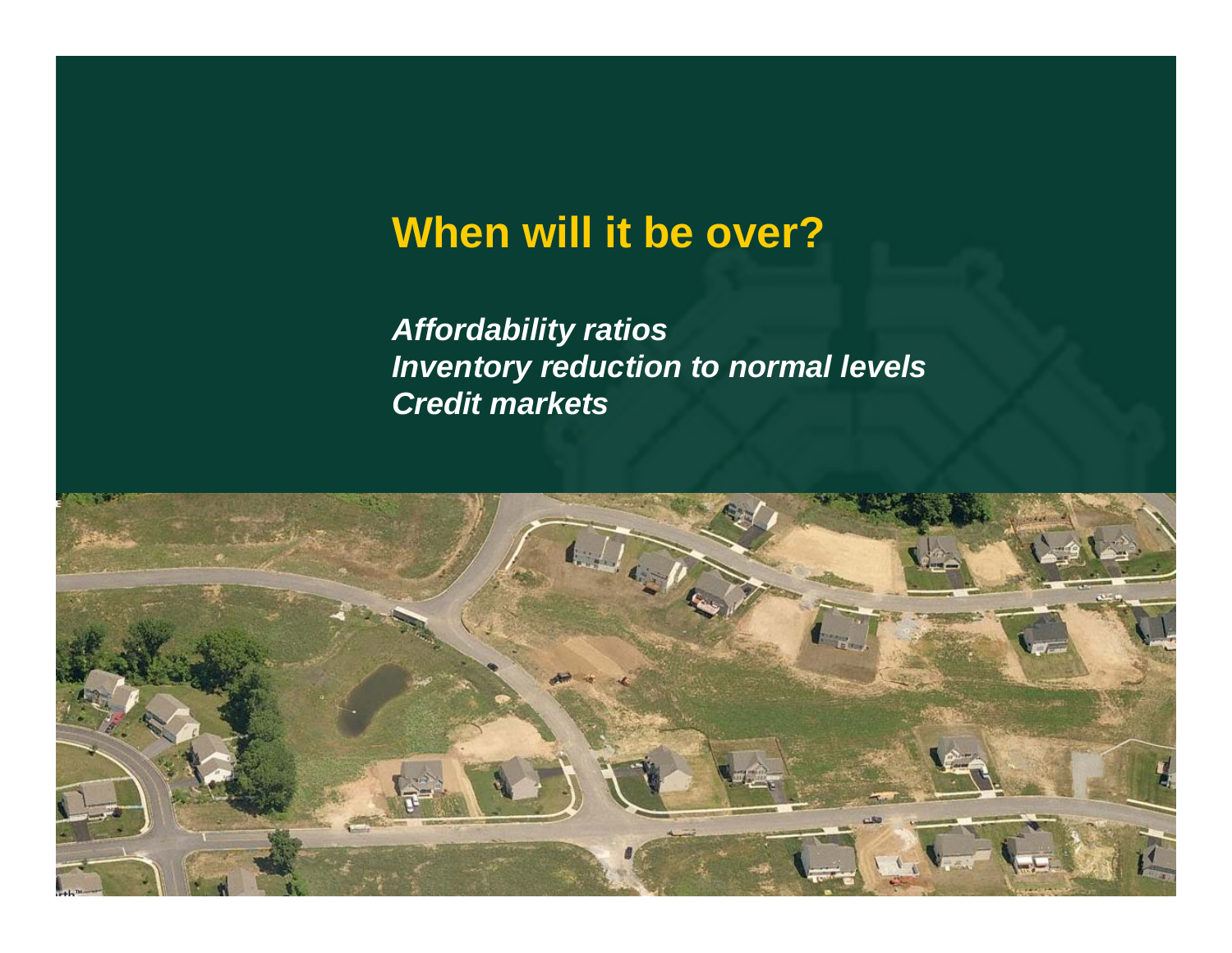# **When will it be over?**

## *Affordability Inventory Credit markets*

# **W d ff d bilit dj t t We need an affordability adjustment**

### *NAHB Housing Opportunity Index:*

*The share of homes in a region that would be affordable to a household making the median HH income.*



**NAHB / Wells Fargo Housing Opportunity Index for Philadelphia Region**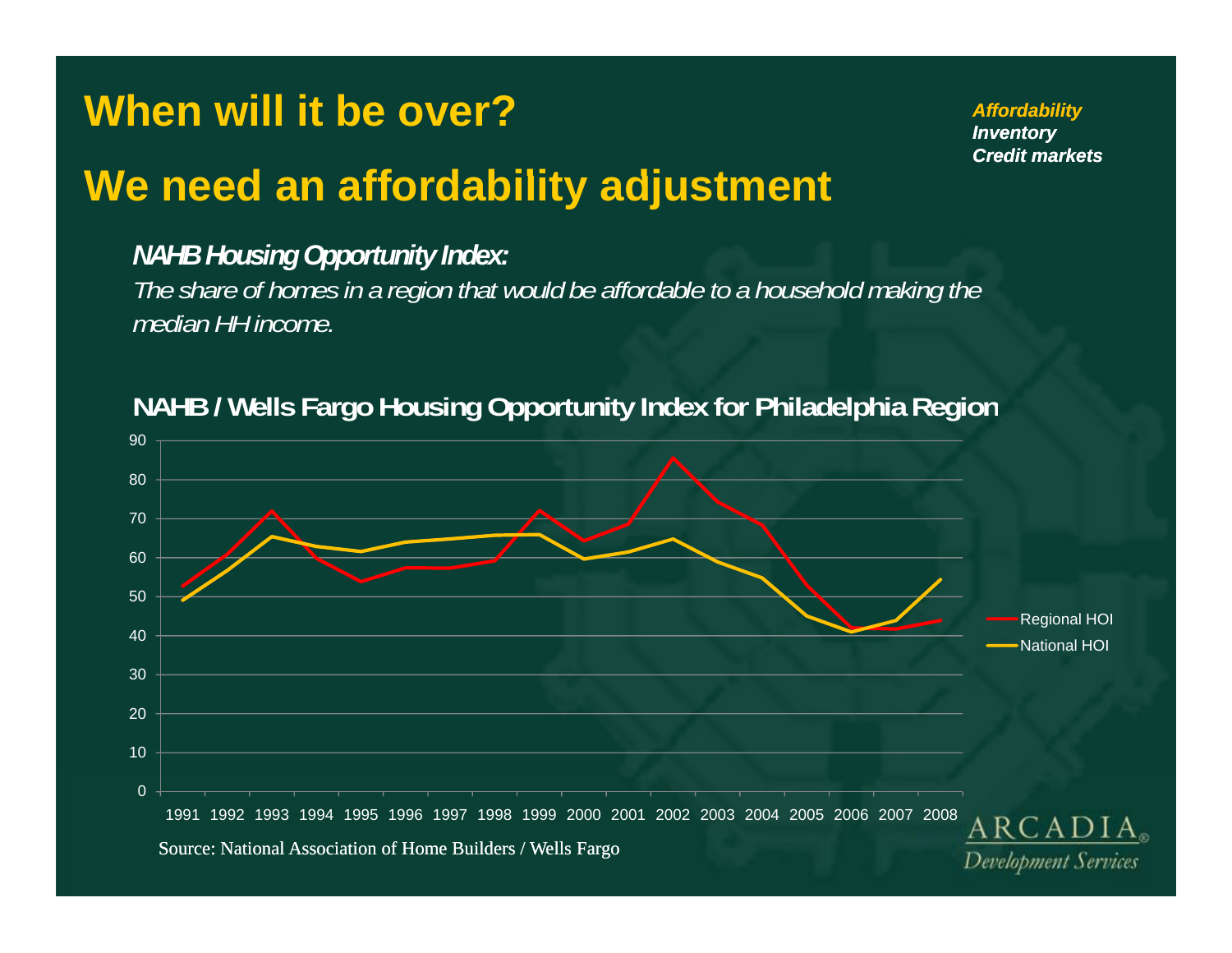# **When will it be over?PRICES TO INCOME**

### **Philadelphia Region**

#### Median Household Incomes (US Census) Median Housing Prices (US Census)



### *Affordability Inventory Credit markets*





2000 Median Housing Price 2007 Median Housing Price

## **What if home prices had risen at the SAME pace as income growth?**

Source: Philadelphia-Camden-Wilmington MSA. Census Bureau, Arcadia Land Company analysis

 $ARCADIA_{\infty}$ Development Services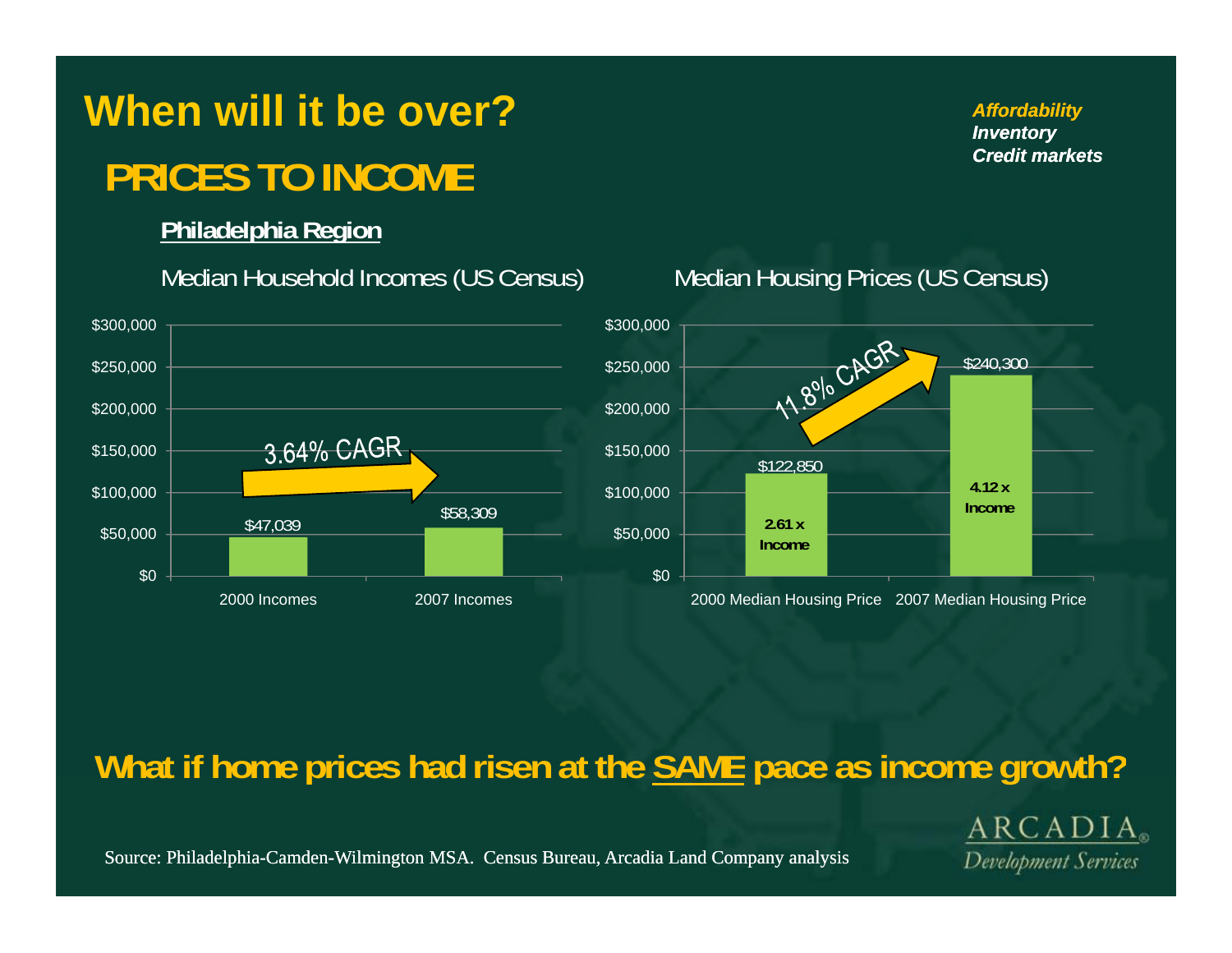**When will it be over?**

 *Affordability Inventory Credit markets*

## **What if home prices had risen at the SAME pace as income growth?**

# **2007 Median home prices would have been: Philadelphia MSA: -36%**

|                  | 2007 Median<br><b>Housing Price</b> | What If<br><b>Scenario</b> | <b>Difference</b> |
|------------------|-------------------------------------|----------------------------|-------------------|
| Philadelphia MSA | \$240,300                           | \$152,283                  | $-36%$            |